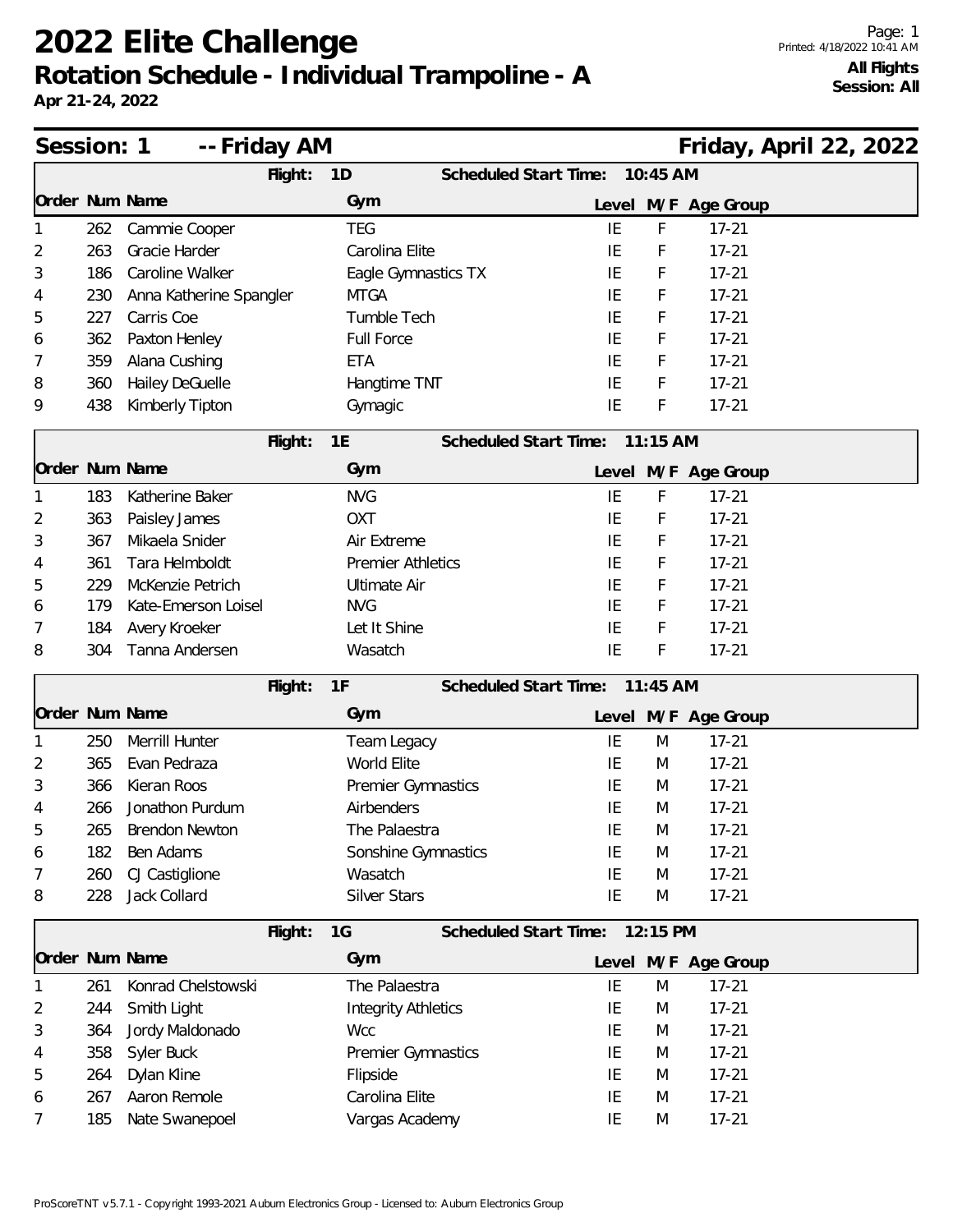| Session: 1 |     | -- Friday AM               |         |                            | Friday, April 22, 2022         |           |           |           |                     |  |  |
|------------|-----|----------------------------|---------|----------------------------|--------------------------------|-----------|-----------|-----------|---------------------|--|--|
|            |     |                            | Flight: | 1A                         | Scheduled Start Time:          |           |           | $9:00$ AM |                     |  |  |
|            |     | Order Num Name             |         | Gym                        |                                |           |           |           | Level M/F Age Group |  |  |
|            | 165 | Grace Danley               |         | <b>GSTA</b>                |                                |           | <b>YE</b> | F         | $13 - 14$           |  |  |
| 2          | 402 | Bella Ursu                 |         | <b>ETA</b>                 |                                |           | YE        | F         | $13 - 14$           |  |  |
| 3          | 288 | Lexie Danko                |         | World Elite                |                                |           | YE        | F         | $13 - 14$           |  |  |
| 4          | 297 | Chandler Graham            |         | All American               |                                | <b>YE</b> |           | F         | $13 - 14$           |  |  |
| 5          | 400 | Channing Kim               |         | Eagle Gymnastics TX        |                                |           | YE        | F         | $13 - 14$           |  |  |
| 6          | 169 | Brianna Richardson         |         | Flip Factory               |                                |           | YE        | F         | $13 - 14$           |  |  |
| 7          | 401 | Alexandra Mytnik           |         | <b>ETA</b>                 |                                | <b>YE</b> |           | F         | $13 - 14$           |  |  |
| 8          | 448 | Victoria Azorov            |         | Legacy Elite               |                                |           | YE        | F         | $11 - 12$           |  |  |
| 9          | 346 | Grace Encalade             |         | Eagle Gymnastics TX        |                                |           | YE        | F         | $11 - 12$           |  |  |
|            |     |                            | Flight: | 1B                         | Scheduled Start Time:          |           |           | 9:45 AM   |                     |  |  |
|            |     | Order Num Name             |         | Gym                        |                                |           |           |           | Level M/F Age Group |  |  |
|            | 162 | Emma Bowman                |         | <b>Integrity Athletics</b> |                                |           | YE        | F         | $13 - 14$           |  |  |
| 2          | 399 | Maya Goode                 |         | Eagle Gymnastics TX        |                                | <b>YE</b> |           | F         | $13 - 14$           |  |  |
| 3          | 292 | Kennedi Roberts            |         | Southlake Gymnastics       |                                |           | <b>YE</b> | F         | $13 - 14$           |  |  |
| 4          | 161 | Hadlee Barr                |         | Kris Power Tumbling        |                                |           | YE        | F         | $13 - 14$           |  |  |
| 5          | 164 | Tessa Christopher          |         | <b>ETA</b>                 |                                | <b>YE</b> |           | F         | $13 - 14$           |  |  |
| 6          | 163 | Sydney Buchanan            |         | <b>ETA</b>                 |                                |           | YE        | F         | $13 - 14$           |  |  |
| 7          | 168 | Leah Partida               |         | Tumble Tech                |                                |           | YE        | F         | $13 - 14$           |  |  |
|            |     |                            | Flight: | 1C                         | Scheduled Start Time: 10:15 AM |           |           |           |                     |  |  |
|            |     | Order Num Name             |         | Gym                        |                                |           |           |           | Level M/F Age Group |  |  |
|            | 290 | West Fowler                |         | PPG                        |                                |           | YE        | M         | $13 - 14$           |  |  |
| 2          | 167 | Ryder Nilson               |         | Wasatch                    |                                |           | YE        | M         | $13 - 14$           |  |  |
| 3          | 291 | Mick Seyler                |         | Southlake Gymnastics       |                                |           | YE        | M         | $13 - 14$           |  |  |
| 4          | 171 | Zackrey Whaley             |         | <b>MTGA</b>                |                                | <b>YE</b> |           | M         | $13 - 14$           |  |  |
| 5          | 166 | Gavin Moore                |         | Legacy T&T                 |                                | YE        |           | M         | $13 - 14$           |  |  |
| 6          | 170 | Alex Rozenshteyn           |         | <b>ETA</b>                 |                                |           | YE        | M         | $13 - 14$           |  |  |
| 7          | 142 | Rafi Pikofsky-Christiansen |         | Dynamite Gymnastics        |                                |           | YE        | M         | $13 - 14$           |  |  |
| 8          | 298 | Sebastian Ramberg          |         | World Elite                |                                |           | YE        | M         | $13 - 14$           |  |  |
| 9          | 295 | Joseph Borders             |         | Champions Westlake         |                                |           | YE        | M         | $13 - 14$           |  |  |
| 10         | 296 | Oliver Czekmany            |         | World Elite                |                                |           | YE        | M         | $13 - 14$           |  |  |
| 11         | 289 | Nate Erkert                |         | <b>High Energy</b>         |                                |           | YE        | M         | $13 - 14$           |  |  |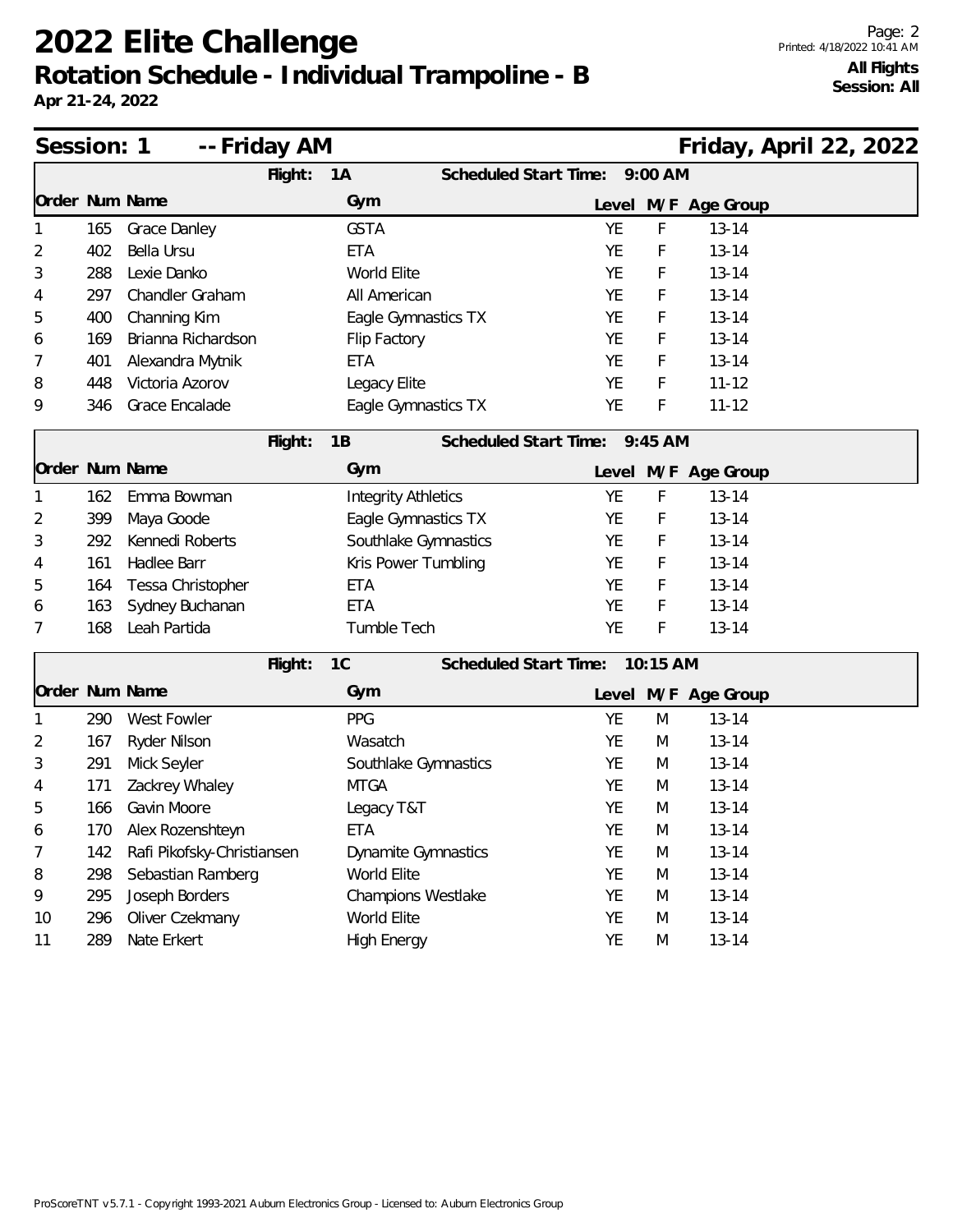| Session: 2<br>-- Friday- PM<br>Friday, April 22, 2022 |     |                      |         |                            |                               |           |           |                     |  |  |
|-------------------------------------------------------|-----|----------------------|---------|----------------------------|-------------------------------|-----------|-----------|---------------------|--|--|
|                                                       |     |                      | Flight: | 2A                         | Scheduled Start Time:         |           | 2:00 PM   |                     |  |  |
| Order Num Name                                        |     |                      |         | Gym                        |                               |           |           | Level M/F Age Group |  |  |
| 1                                                     | 276 | Joshua Cooper        |         | World Elite                |                               | <b>SR</b> | M         | $18 +$              |  |  |
| 2                                                     | 388 | AJ Noble             |         | <b>NVG</b>                 |                               | <b>SR</b> | M         | $18 +$              |  |  |
| 3                                                     | 387 | Hugo Marin           |         | <b>T&amp;T Express</b>     |                               | <b>SR</b> | M         | $18 +$              |  |  |
| 4                                                     | 398 | Jace Williams        |         | <b>NVG</b>                 |                               | <b>SR</b> | M         | $18 +$              |  |  |
| 5                                                     | 275 | Jeremy Cooper        |         | World Elite                |                               | <b>SR</b> | M         | $18 +$              |  |  |
| 6                                                     | 253 | Ruben Padilla        |         | Wasatch                    |                               | <b>SR</b> | M         | $18 +$              |  |  |
| 7                                                     | 274 | Joshua Bly           |         | <b>Integrity Athletics</b> |                               | <b>SR</b> | M         | $18+$               |  |  |
| 8                                                     | 389 | Zachary Ramacci      |         | Twiststars                 |                               | <b>SR</b> | M         | $18 +$              |  |  |
|                                                       |     |                      | Flight: | 2B                         | Scheduled Start Time:         |           | $2:45$ PM |                     |  |  |
| Order Num Name                                        |     |                      |         | Gym                        |                               |           |           | Level M/F Age Group |  |  |
| 1                                                     | 279 | Tomas Minc           |         | <b>Dynamite Gymnastics</b> |                               | <b>SR</b> | M         | $18 +$              |  |  |
| 2                                                     | 381 | David Ford           |         | Elevated                   |                               | <b>SR</b> | M         | $18 +$              |  |  |
| 3                                                     | 394 | Derek Therrien       |         | <b>Gymnastics Central</b>  |                               | <b>SR</b> | M         | $18 +$              |  |  |
| 4                                                     | 272 | Changa Anderson      |         | <b>Silver Stars</b>        |                               | <b>SR</b> | M         | $18 +$              |  |  |
| 5                                                     | 382 | Cody Gesuelli        |         | <b>MTGA</b>                |                               | <b>SR</b> | M         | $18 +$              |  |  |
| 6                                                     | 390 | <b>Isaac Rowley</b>  |         | Eagle Gymnastics TX        |                               | <b>SR</b> | M         | $18 +$              |  |  |
| 7                                                     | 242 | Rowan Deakin         |         | World Elite                |                               | <b>SR</b> | M         | $18+$               |  |  |
| 8                                                     | 385 | Joey Isenberg        |         | <b>ETA</b>                 |                               | <b>SR</b> | M         | $18+$               |  |  |
|                                                       |     |                      | Flight: | 2C                         | Scheduled Start Time: 3:15 PM |           |           |                     |  |  |
| Order Num Name                                        |     |                      |         | Gym                        |                               |           |           | Level M/F Age Group |  |  |
| 1                                                     | 278 | <b>Trevor Harder</b> |         | Carolina Elite             |                               | <b>SR</b> | M         | $18 +$              |  |  |
| 2                                                     | 449 | Ryan Maccagnan       |         | <b>Stars Gymnastics</b>    |                               | <b>SR</b> | M         | $18+$               |  |  |
| 3                                                     | 384 | Tenma Ide            |         | Elevated                   |                               | <b>SR</b> | M         | $18 +$              |  |  |
| 4                                                     | 397 | Lourens Willekes     |         | Gymnastics Central         |                               | <b>SR</b> | M         | $18 +$              |  |  |
| 5                                                     | 277 | Nick Francken        |         | Tornado Sport Club         |                               | <b>SR</b> | M         | $18 +$              |  |  |
| 6                                                     | 378 | Paul Bretscher       |         | <b>MTGA</b>                |                               | <b>SR</b> | M         | $18 +$              |  |  |
| 7                                                     | 395 | Elijah Vogel         |         | Elevated                   |                               | <b>SR</b> | M         | $18+$               |  |  |
| 8                                                     | 392 | Aliaksei Shostak     |         | <b>T&amp;T Express</b>     |                               | <b>SR</b> | M         | $18 +$              |  |  |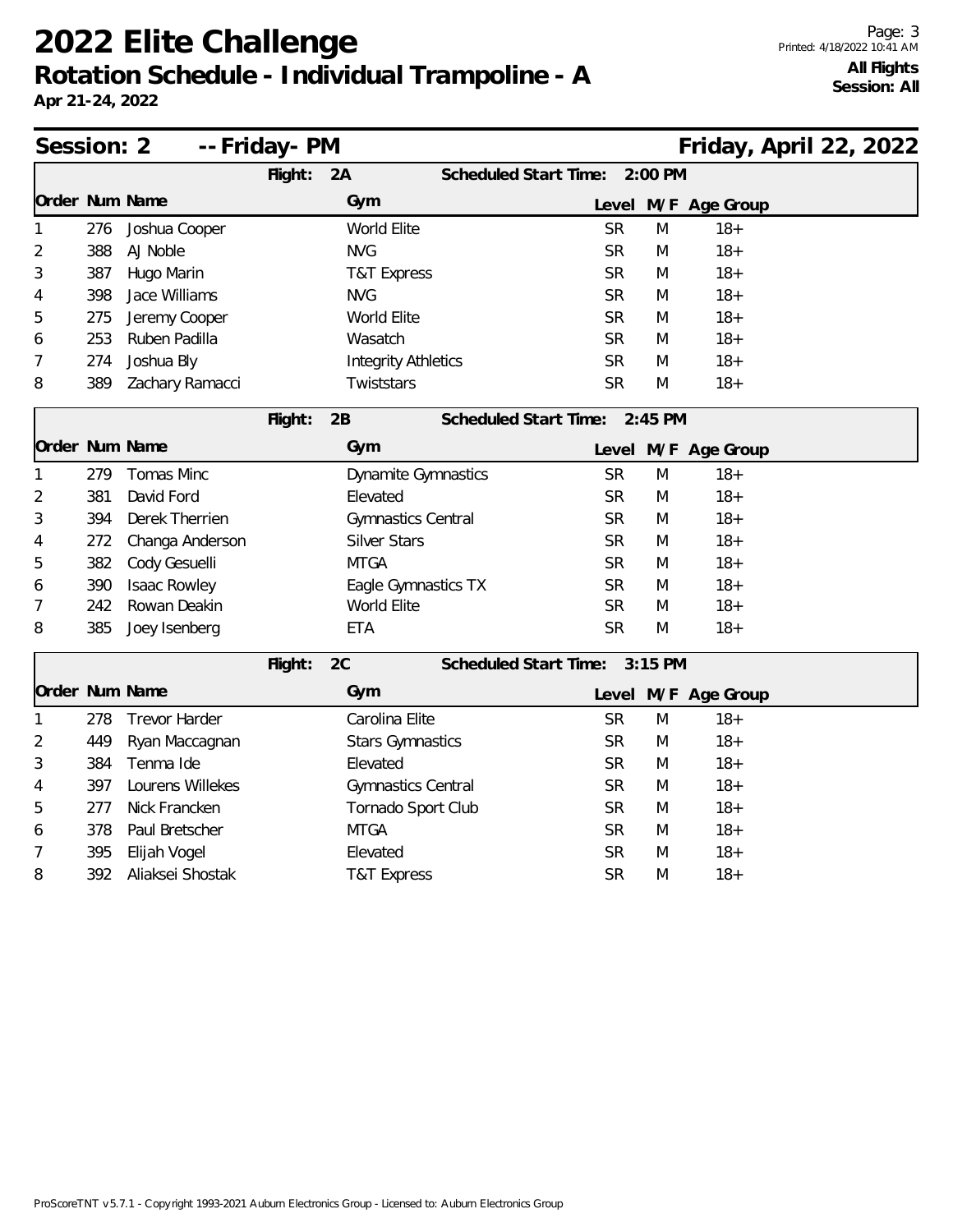| Session: 2     |     | -- Friday- PM            |         |                            |                              |           |           |               | Friday, April 22, 2022 |  |
|----------------|-----|--------------------------|---------|----------------------------|------------------------------|-----------|-----------|---------------|------------------------|--|
|                |     |                          | Flight: | 2D                         | <b>Scheduled Start Time:</b> |           | $3:45$ PM |               |                        |  |
| Order Num Name |     |                          |         | Gym                        |                              | Level     |           | M/F Age Group |                        |  |
| 1              | 280 | <b>Trinity Van Natta</b> |         | <b>MTGA</b>                |                              | SR.       | F         | $18+$         |                        |  |
| $\overline{2}$ | 391 | Michelle Sherman         |         | ETA                        |                              | SR        | F         | $18 +$        |                        |  |
| 3              | 379 | Peyton Brown             |         | Tumble Tech                |                              | SR        | F         | $18+$         |                        |  |
| 4              | 380 | Aylin Cobos              |         | ETA                        |                              | SR        | F         | $18+$         |                        |  |
| 5              | 271 | Maia Amano               |         | <b>MTGA</b>                |                              | SR.       | F         | $18+$         |                        |  |
| 6              | 377 | Nicole Ahsinger          |         | T&T Express                |                              | <b>SR</b> | F         | $18+$         |                        |  |
| 7              | 396 | Sarah Webster            |         | T&T Express                |                              | <b>SR</b> | F         | $18+$         |                        |  |
| 8              | 273 | Josie Bain               |         | <b>NVG</b>                 |                              | <b>SR</b> | F         | $18+$         |                        |  |
| 9              | 386 | Camilla Lopes Gomes      |         | ETA                        |                              | SR.       | F         | $18+$         |                        |  |
| 10             | 383 | Ava Hernando             |         | ETA                        |                              | <b>SR</b> | F         | $18+$         |                        |  |
| 11             | 393 | Jessica Stevens          |         | <b>Fairland Gymnastics</b> |                              | SR        | F         | $18 +$        |                        |  |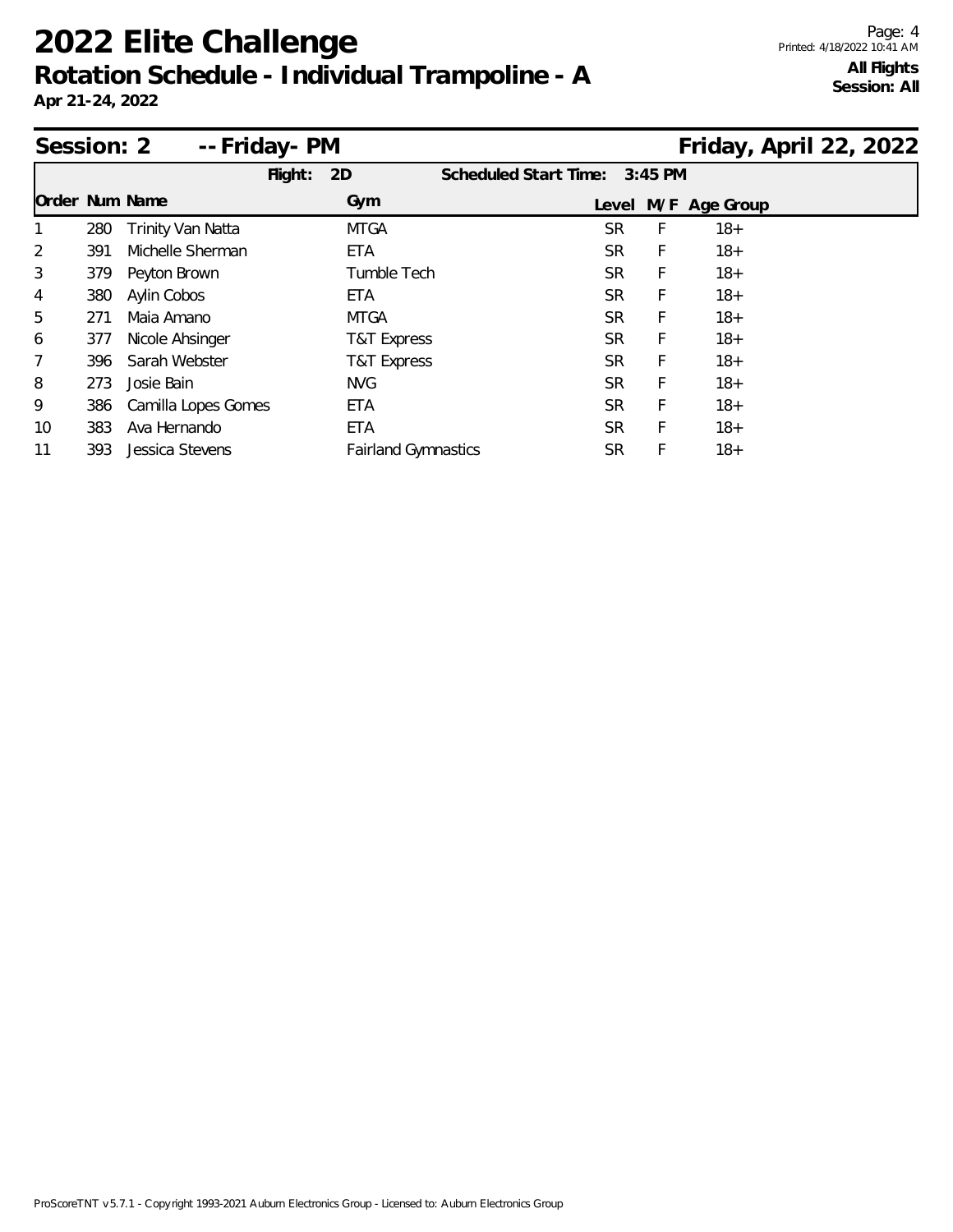| Session: 2     |     |                          | -- Friday- PM |                            |                              |         | Friday, April 22, 2022 |  |  |
|----------------|-----|--------------------------|---------------|----------------------------|------------------------------|---------|------------------------|--|--|
|                |     |                          | Flight:       | 2E                         | Scheduled Start Time:        | 4:15 PM |                        |  |  |
| Order Num Name |     |                          |               | Gym                        |                              |         | Level M/F Age Group    |  |  |
|                | 310 | Xavier Harper            |               | <b>Premier Athletics</b>   | <b>JR</b>                    | M       | $15 - 16$              |  |  |
| 2              | 206 | Will Cockrill            |               | Flip Factory               | JR                           | M       | $15 - 16$              |  |  |
| 3              | 197 | Micah Miner              |               | Kris Power Tumbling        | JR                           | M       | $15 - 16$              |  |  |
| 4              | 194 | Max Poveda               |               | World Elite                | JR                           | M       | $15 - 16$              |  |  |
| 5              | 207 | Luke Davis               |               | Kris Power Tumbling        | JR                           | M       | $15 - 16$              |  |  |
| 6              | 212 | Van Larson               |               | Aspire                     | JR                           | M       | $15 - 16$              |  |  |
| 7              | 369 | Gavin Britton            |               | Premier Gymnastics         | <b>JR</b>                    | M       | $15 - 16$              |  |  |
|                |     |                          | Flight:       | 2F                         | Scheduled Start Time:        | 4:45 PM |                        |  |  |
| Order Num Name |     |                          |               | Gym                        |                              |         | Level M/F Age Group    |  |  |
|                | 156 | Hudson Huggins           |               | <b>World Elite</b>         | <b>JR</b>                    | M       | $15 - 16$              |  |  |
| 2              | 217 | Camden Weaver            |               | The Palaestra              | JR                           | M       | $15 - 16$              |  |  |
| 3              | 157 | Samuel Sheyman           |               | Tornado Sport Club         | JR                           | M       | $15 - 16$              |  |  |
| 4              | 159 | <b>Tyler Tolerico</b>    |               | Elevated                   | JR                           | M       | $15 - 16$              |  |  |
| 5              | 211 | Taj Gleitsman            |               | Vargas Academy             | JR                           | M       | $15 - 16$              |  |  |
| 6              | 213 | Kai Lawson               |               | Dynamite Gymnastics        | <b>JR</b>                    | M       | $15 - 16$              |  |  |
|                |     |                          | Flight:       | 2G                         | Scheduled Start Time:        | 5:15 PM |                        |  |  |
| Order Num Name |     |                          |               | Gym                        | Level                        |         | M/F Age Group          |  |  |
|                | 196 | <b>Blake Graham</b>      |               | All American               | JR                           | F       | $15 - 16$              |  |  |
| 2              | 208 | Ava DeHanes              |               | <b>ETA</b>                 | <b>JR</b>                    | F       | $15 - 16$              |  |  |
| 3              | 371 | Rayleigh Huette          |               | K and L Tumbletown         | JR                           | F       | $15 - 16$              |  |  |
| 4              | 215 | Clara McNew              |               | <b>FOND</b>                | JR                           | F       | $15 - 16$              |  |  |
| 5              | 154 | Caroline Evans           |               | <b>Silver Stars</b>        | JR                           | F       | $15 - 16$              |  |  |
| 6              | 372 | Logan McCoy              |               | ETA                        | <b>JR</b>                    | F       | $15 - 16$              |  |  |
| 7              | 368 | Kate Arakawa             |               | Eagle Gymnastics TX        | JR                           | F       | $15 - 16$              |  |  |
| 8              | 209 | Leah Edelman             |               | ETA                        | JR                           | F       | $15 - 16$              |  |  |
| 9              | 370 | Kaitlyn Holsapple        |               | <b>OXT</b>                 | JR                           | F       | 15-16                  |  |  |
| 10             | 373 | Ashley Sherman           |               | <b>ETA</b>                 | <b>JR</b>                    | F       | $15 - 16$              |  |  |
|                |     |                          | Flight:       | 2H                         | <b>Scheduled Start Time:</b> | 5:45 PM |                        |  |  |
| Order Num Name |     |                          |               | Gym                        |                              |         | Level M/F Age Group    |  |  |
|                | 205 | Samantha Breckenridge    |               | Kris Power Tumbling        | JR                           | F       | $15 - 16$              |  |  |
| 2              | 216 | Isabella Pansano         |               | <b>Wcc</b>                 | <b>JR</b>                    | F       | $15 - 16$              |  |  |
| 3              | 214 | Hannah Leder             |               | <b>Integrity Athletics</b> | JR                           | F       | $15 - 16$              |  |  |
| 4              | 210 | Leah Garafalo            |               | ETA                        | JR                           | F       | $15 - 16$              |  |  |
| 5              | 193 | Isabella Bowman          |               | <b>Integrity Athletics</b> | <b>JR</b>                    | F       | $15 - 16$              |  |  |
| 6              | 158 | Olivia Stecky            |               | CAVU                       | <b>JR</b>                    | F       | $15 - 16$              |  |  |
| 7              | 198 | Rosalie Thongphay        |               | <b>USA Dynamites</b>       | JR                           | F       | $15 - 16$              |  |  |
| 8              | 155 | Hana Goulart             |               | Vargas Academy             | JR                           | F       | $15 - 16$              |  |  |
| 9              | 160 | Maxine Touisithiphonexay |               | Elite World                | JR                           | F       | $15 - 16$              |  |  |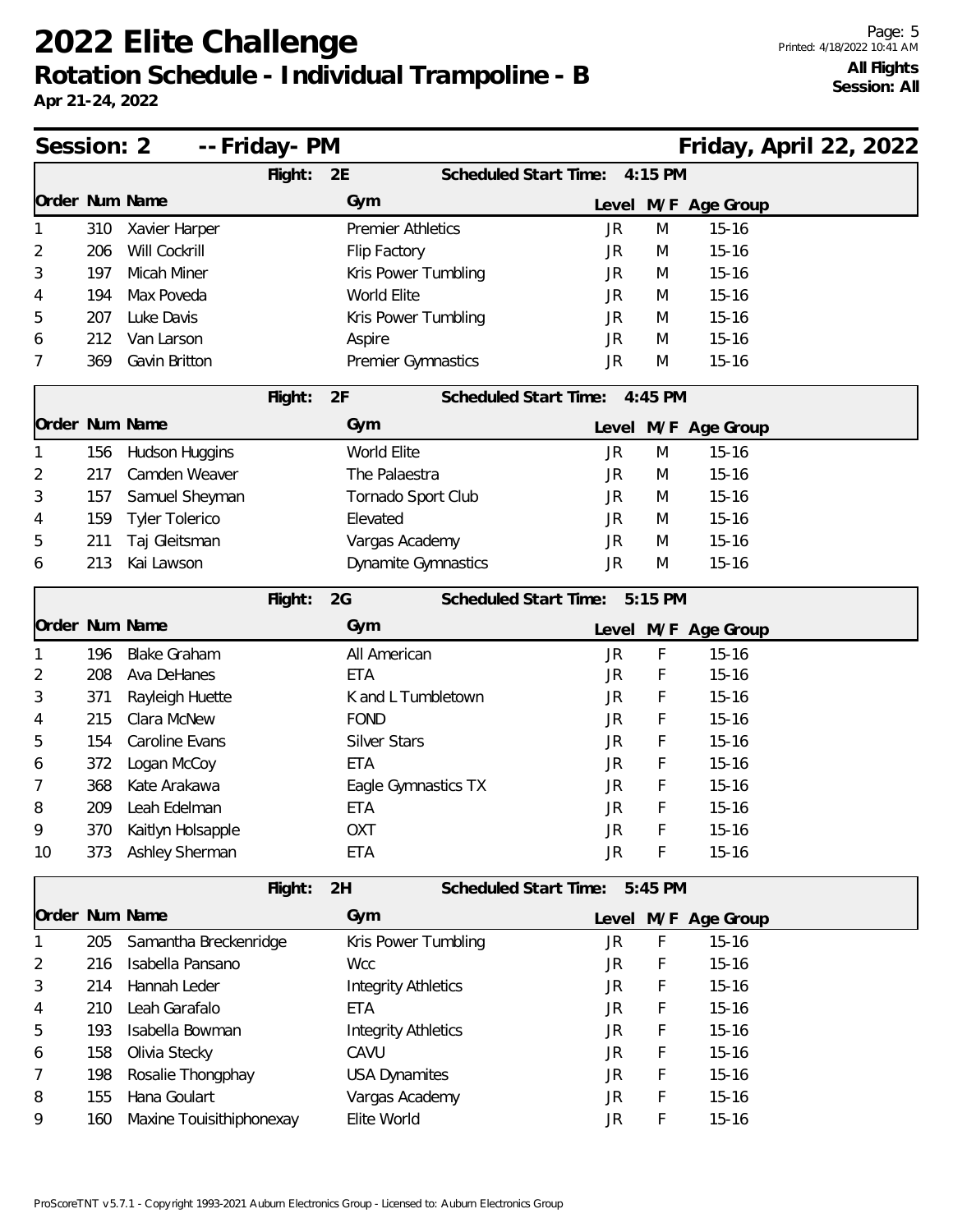**Apr 21-24, 2022**

| Session: 3     |     |                        | -- Saturday- AM |                            |                               |          | Saturday, April 23, 2022 |  |  |
|----------------|-----|------------------------|-----------------|----------------------------|-------------------------------|----------|--------------------------|--|--|
|                |     |                        | Flight:         | 3A                         | Scheduled Start Time:         | 9:00 AM  |                          |  |  |
| Order Num Name |     |                        |                 | Gym                        |                               |          | Level M/F Age Group      |  |  |
|                | 347 | Olivia Erickson        |                 | Premier Gymnastics         | 10                            | F        | $15 - 16$                |  |  |
| 2              | 349 | Olivia Lee             |                 | 3T1                        | 10                            | F        | $15 - 16$                |  |  |
| 3              | 299 | Diamond Hill           |                 | <b>OXT</b>                 | 10                            | F        | $15 - 16$                |  |  |
| 4              | 341 | <b>Riley Cain</b>      |                 | Airborne Academy           | 10                            | F        | $15 - 16$                |  |  |
| 5              | 354 | Kate Yeager            |                 | Eagle Gymnastics TX        | 10                            | F        | $15 - 16$                |  |  |
| 6              | 353 | Gia Valente            |                 | <b>ETA</b>                 | 10                            | F        | $15 - 16$                |  |  |
| 7              | 344 | Cate Devlin            |                 | Eagle Gymnastics TX        | 10                            | F        | $15 - 16$                |  |  |
| 8              | 439 | Marissa Oubre          |                 | Gymagic                    | 10                            | F        | $15 - 16$                |  |  |
|                |     |                        | Flight:         | 3B                         | Scheduled Start Time: 9:45 AM |          |                          |  |  |
| Order Num Name |     |                        |                 | Gym                        |                               |          | Level M/F Age Group      |  |  |
|                | 118 | <b>Isabelle Aucoin</b> |                 | <b>Integrity Athletics</b> | 10                            | F        | $15 - 16$                |  |  |
| 2              | 127 | Mia Garcia             |                 | Tumble Tech                | 10                            | F        | $15 - 16$                |  |  |
| 3              | 132 | Maya Kantor            |                 | CAVU                       | 10                            | F        | $15 - 16$                |  |  |
| 4              | 102 | Kalyana Dickson        |                 | Eagle Gymnastics TX        | 10                            | F        | $15 - 16$                |  |  |
| 5              | 351 | Jaden McCarter         |                 | <b>Full Force</b>          | 10                            | F        | $15 - 16$                |  |  |
| 6              | 143 | Jaelyn Raddish         |                 | Airborne Academy           | 10                            | F        | $15 - 16$                |  |  |
| 7              | 135 | Maddie Lambert         |                 | Legacy T&T                 | 10                            | F        | $15 - 16$                |  |  |
| 8              | 124 | Catherine Cupples      |                 | Showcase Gymnastics        | 10                            | F        | $15 - 16$                |  |  |
|                |     |                        | Flight:         | 3C                         | Scheduled Start Time:         | 10:15 AM |                          |  |  |
| Order Num Name |     |                        |                 | Gym                        |                               |          | Level M/F Age Group      |  |  |
|                | 336 | Brooklyn Alvarez       |                 | <b>Midwest Training</b>    | 10                            | F        | $15 - 16$                |  |  |
| 2              | 129 | Vittoria Gibson        |                 | So Cal TTC                 | 10                            | F        | $15 - 16$                |  |  |
| 3              | 339 | Makalie Bahruth        |                 | <b>OXT</b>                 | 10                            | F        | $15 - 16$                |  |  |
| 4              | 151 | Lucy Vanecko           |                 | <b>Wcc</b>                 | 10                            | F        | $15 - 16$                |  |  |
| 5              | 101 | Maddie Beers           |                 | Southlake Gymnastics       | 10                            | F        | $15 - 16$                |  |  |
| 6              | 116 | Amanda Abraham         |                 | <b>Integrity Athletics</b> | 10                            | Ł        | $15 - 16$                |  |  |
| 7              | 120 | Phoenix Britt          |                 | CAVU                       | 10                            | F        | $15 - 16$                |  |  |
| 8              | 126 | Arianna Franco         |                 | Tumble Tech                | 10                            | F        | $15 - 16$                |  |  |
|                |     |                        | Flight:         | 3D                         | Scheduled Start Time:         | 10:45 AM |                          |  |  |
| Order Num Name |     |                        |                 | Gym                        |                               |          | Level M/F Age Group      |  |  |
|                | 138 | Paxton Martinez        |                 | <b>Dulles Gymnastics</b>   | 10                            | M        | $15 - 16$                |  |  |
| 2              | 204 | Derek Ruehl            |                 | Kris Power Tumbling        | 10                            | M        | $15 - 16$                |  |  |
| 3              | 152 | Camden Weddle          |                 | <b>EWA Prosper</b>         | 10                            | M        | $15 - 16$                |  |  |
| 4              | 345 | Aaron Edelman          |                 | <b>ETA</b>                 | 10                            | M        | $15 - 16$                |  |  |
| 5              | 122 | Bennett Church         |                 | Southlake Gymnastics       | 10                            | M        | $15 - 16$                |  |  |
| 6              | 195 | Samuel Blando          |                 | So Cal TTC                 | 10                            | M        | $15 - 16$                |  |  |
| 7              | 149 | Jack Stefan            |                 | Rays TnT                   | 10                            | M        | $15 - 16$                |  |  |
| 8              | 130 | Hudson Hensley         |                 | Airbenders                 | 10                            | M        | $15 - 16$                |  |  |
| 9              | 192 | Kiron Rodgers          |                 | Twiststars                 | 10                            | M        | $15 - 16$                |  |  |
| 10             | 137 | Koa Luu                |                 | <b>Stars Gymnastics</b>    | 10                            | M        | $15 - 16$                |  |  |

ProScoreTNT v5.7.1 - Copyright 1993-2021 Auburn Electronics Group - Licensed to: Auburn Electronics Group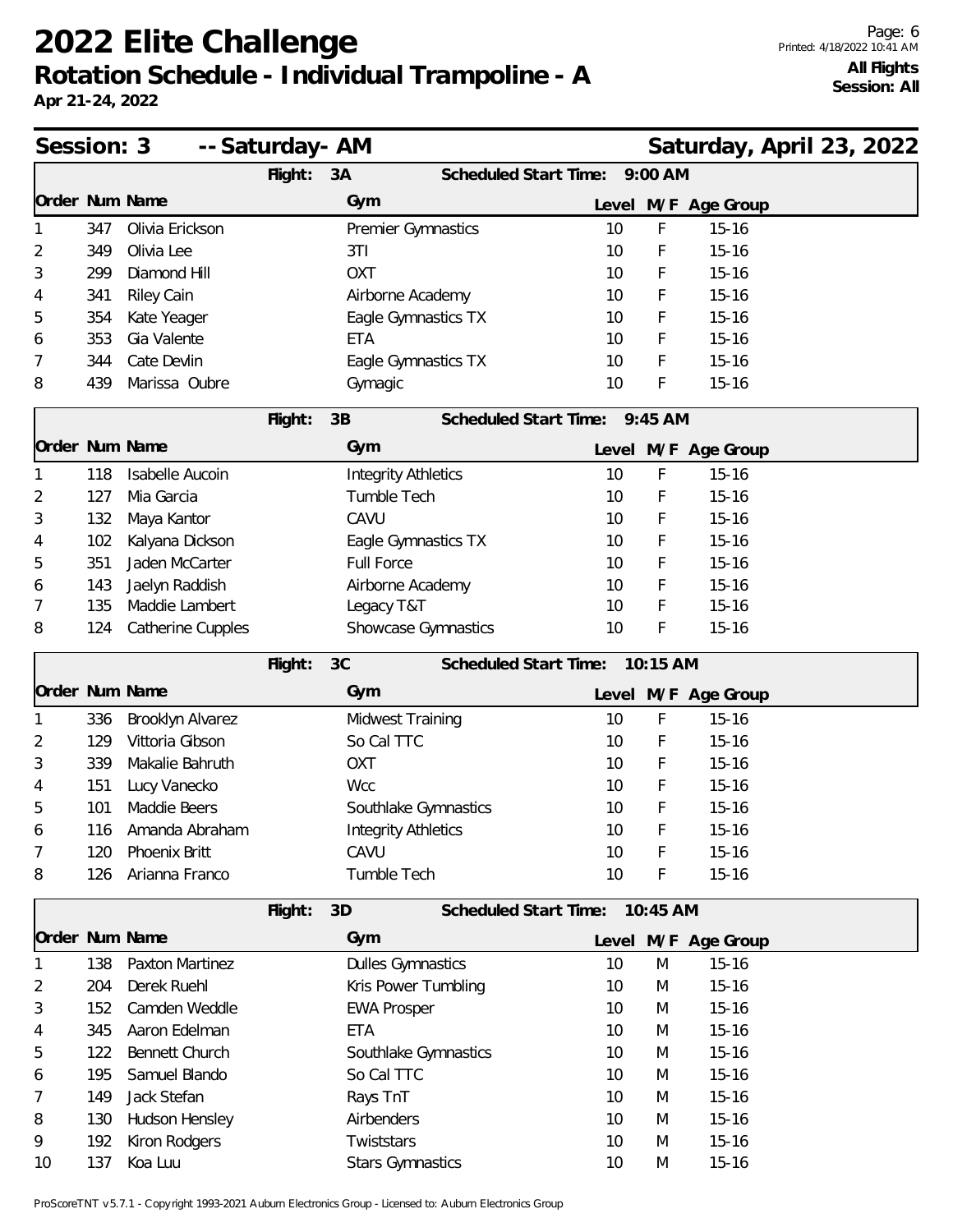| Session: 3<br>-- Saturday- AM<br>Saturday, April 23, 2022 |     |                   |         |                     |  |                       |    |           |                     |  |  |
|-----------------------------------------------------------|-----|-------------------|---------|---------------------|--|-----------------------|----|-----------|---------------------|--|--|
|                                                           |     |                   | Flight: | 3K                  |  | Scheduled Start Time: |    | $2:15$ PM |                     |  |  |
| Order Num Name                                            |     |                   |         | Gym                 |  |                       |    |           | Level M/F Age Group |  |  |
|                                                           | 338 | Adriana Baca      |         | Midwest Training    |  |                       | 10 | F         | $13 - 14$           |  |  |
| $\overline{2}$                                            | 357 | Althea Zinmer     |         | Midwest Training    |  |                       | 10 | F         | $13 - 14$           |  |  |
| 3                                                         | 352 | Kylie Ortiz       |         | <b>Full Force</b>   |  |                       | 10 | F         | $13 - 14$           |  |  |
| 4                                                         | 337 | Loghan Alvarez    |         | Midwest Training    |  |                       | 10 | F         | $13 - 14$           |  |  |
| 5                                                         | 343 | Brooklyn Chapman  |         | 3T1                 |  |                       | 10 | F         | $13 - 14$           |  |  |
| 6                                                         | 356 | Madeline Zink     |         | <b>ETA</b>          |  |                       | 10 | F         | $13 - 14$           |  |  |
| 7                                                         | 140 | Aleaha Odle       |         | Kris Power Tumbling |  |                       | 10 | F         | $13 - 14$           |  |  |
| 8                                                         | 441 | Keira Porzel      |         | <b>Silver Stars</b> |  |                       | 10 | F         | $13 - 14$           |  |  |
|                                                           |     |                   | Flight: | 3L                  |  | Scheduled Start Time: |    | $2:45$ PM |                     |  |  |
| Order Num Name                                            |     |                   |         | Gym                 |  |                       |    |           | Level M/F Age Group |  |  |
|                                                           | 125 | Lynkoln Farling   |         | <b>NVG</b>          |  |                       | 10 | F         | $13 - 14$           |  |  |
| $\overline{2}$                                            | 139 | Kyrstin Milner    |         | Kris Power Tumbling |  |                       | 10 | F         | $13 - 14$           |  |  |
| 3                                                         | 121 | Sarah Bruno       |         | ETA                 |  |                       | 10 | F         | $13 - 14$           |  |  |
| 4                                                         | 144 | Kate Ragan        |         | <b>EWA Prosper</b>  |  |                       | 10 | F         | $13 - 14$           |  |  |
| 5                                                         | 150 | Leah Tubbs        |         | Tumble Tech         |  |                       | 10 | F         | $13 - 14$           |  |  |
| 6                                                         | 348 | Aubrey Kurczewski |         | Midwest Training    |  |                       | 10 | F         | $13 - 14$           |  |  |
| 7                                                         | 133 | Addison Karagias  |         | Midwest Training    |  |                       | 10 | F         | $13 - 14$           |  |  |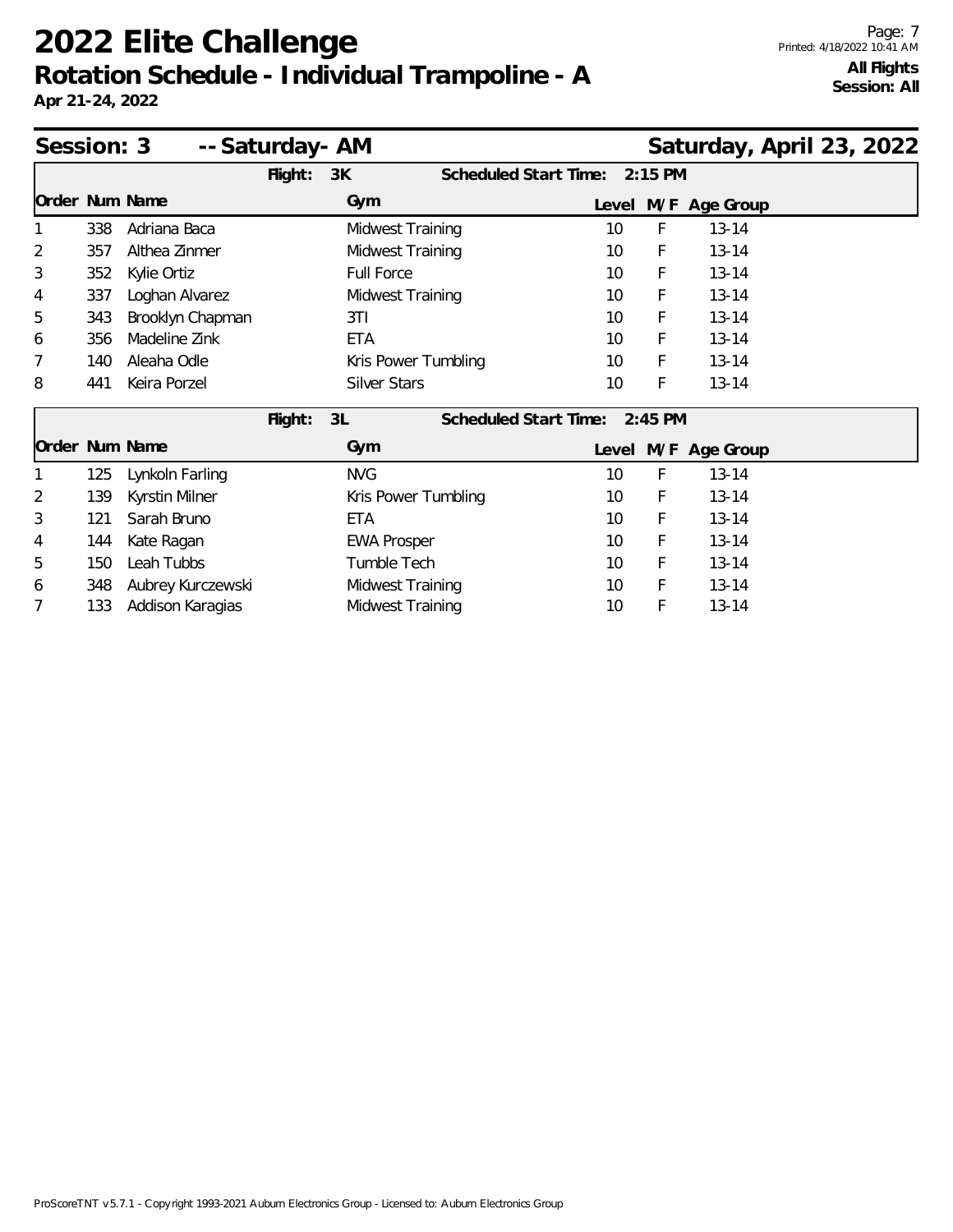| Session: 3     |     | -- Saturday - AM       |         |                            |                              |           |            | Saturday, April 23, 2022 |  |  |
|----------------|-----|------------------------|---------|----------------------------|------------------------------|-----------|------------|--------------------------|--|--|
|                |     |                        | Flight: | 3E                         | Scheduled Start Time:        |           | 11:15 AM   |                          |  |  |
| Order Num Name |     |                        |         | Gym                        |                              |           |            | Level M/F Age Group      |  |  |
|                | 238 | Kable Moore            |         | <b>USA Dynamites</b>       |                              | <b>OP</b> | M          | $17 - 21$                |  |  |
| 2              | 233 | <b>Brandon Frasure</b> |         | <b>Integrity Athletics</b> |                              | <b>OP</b> | M          | $17 - 21$                |  |  |
| 3              | 268 | Carver Stennett        |         | <b>FOND</b>                |                              | <b>OP</b> | M          | $17 - 21$                |  |  |
| 4              | 180 | Zach Chesler           |         | <b>NVG</b>                 |                              | <b>OP</b> | M          | $17 - 21$                |  |  |
| 5              | 189 | <b>Cullen Howell</b>   |         | <b>TCT</b>                 |                              | <b>OP</b> | M          | $17 - 21$                |  |  |
| 6              | 221 | Seth Landrum           |         | Airbenders                 |                              | <b>OP</b> | M          | $17 - 21$                |  |  |
| 7              | 223 | Daniel Sjafiroeddin    |         | Desert Gymcats             |                              | <b>OP</b> | M          | $17 - 21$                |  |  |
| 8              | 222 | Bryan Olas             |         | Aspire                     |                              | <b>OP</b> | M          | $22+$                    |  |  |
| 9              | 270 | Brady Wilson           |         | Skywalkers                 |                              | <b>OP</b> | M          | $22+$                    |  |  |
|                |     |                        | Flight: | 3F                         | <b>Scheduled Start Time:</b> |           | $11:45$ AM |                          |  |  |
| Order Num Name |     |                        |         | Gym                        |                              |           |            | Level M/F Age Group      |  |  |
|                | 187 | Peter Brewer           |         | <b>TAG USA</b>             |                              | <b>OP</b> | M          | $17 - 21$                |  |  |
| 2              | 236 | Hayden Kline           |         | Flipside                   |                              | <b>OP</b> | M          | $17 - 21$                |  |  |
| 3              | 190 | Mateo Ucros            |         | <b>TAG USA</b>             |                              | <b>OP</b> | M          | $17 - 21$                |  |  |
| 4              | 245 | Ghavyn Thompson        |         | Aspire                     |                              | <b>OP</b> | M          | $17 - 21$                |  |  |
| 5              | 181 | Antonio Figueroa       |         | Champions Westlake         |                              | <b>OP</b> | M          | $17 - 21$                |  |  |
| 6              | 437 | Dylan Gharbaoui        |         | So Cal TTC                 |                              | <b>OP</b> | M          | $17 - 21$                |  |  |
| 7              | 269 | Jaden Vales            |         | Spark                      |                              | <b>OP</b> | M          | $17 - 21$                |  |  |
| 8              | 237 | Ethan McCormick        |         | Legacy T&T                 |                              | OP        | M          | $17 - 21$                |  |  |
| 9              | 188 | Ryan Diez              |         | <b>TAG USA</b>             |                              | <b>OP</b> | M          | $17 - 21$                |  |  |
| 10             | 374 | Joie Bauman            |         | <b>ETA</b>                 |                              | <b>OP</b> | F          | $22+$                    |  |  |
|                |     |                        | Flight: | 3H                         | Scheduled Start Time:        |           | 12:45 PM   |                          |  |  |
| Order Num Name |     |                        |         | Gym                        |                              |           |            | Level M/F Age Group      |  |  |
|                | 234 | Amelia Glynn           |         | CAVU                       |                              | <b>OP</b> | F          | $17 - 21$                |  |  |
| 2              | 375 | Sofia Caldera Dorta    |         | The Palaestra              |                              | <b>OP</b> | F          | $17 - 21$                |  |  |
| 3              | 252 | Kira Schwartz          |         | So Cal TTC                 |                              | OP        | F          | $17 - 21$                |  |  |
| 4              | 241 | Angelica Soto          |         | The Palaestra              |                              | OP        | F          | $17 - 21$                |  |  |
| 5              | 239 | Ava Orders             |         | <b>Integrity Athletics</b> |                              | OP        | F          | $17 - 21$                |  |  |
| 6              | 235 | Kyla Kapner            |         | Sonshine Gymnastics        |                              | OP        | F          | $17 - 21$                |  |  |
| 7              | 232 | Sarah Fila             |         | <b>Dulles Gymnastics</b>   |                              | <b>OP</b> | F          | $17 - 21$                |  |  |
| 8              | 376 | Shelby Cannon          |         | Eagle Gymnastics TX        |                              | OP        | F          | $17 - 21$                |  |  |
| 9              | 240 | Lauren Primm           |         | <b>Aspire Gymnastics</b>   |                              | OP        | F          | $17 - 21$                |  |  |